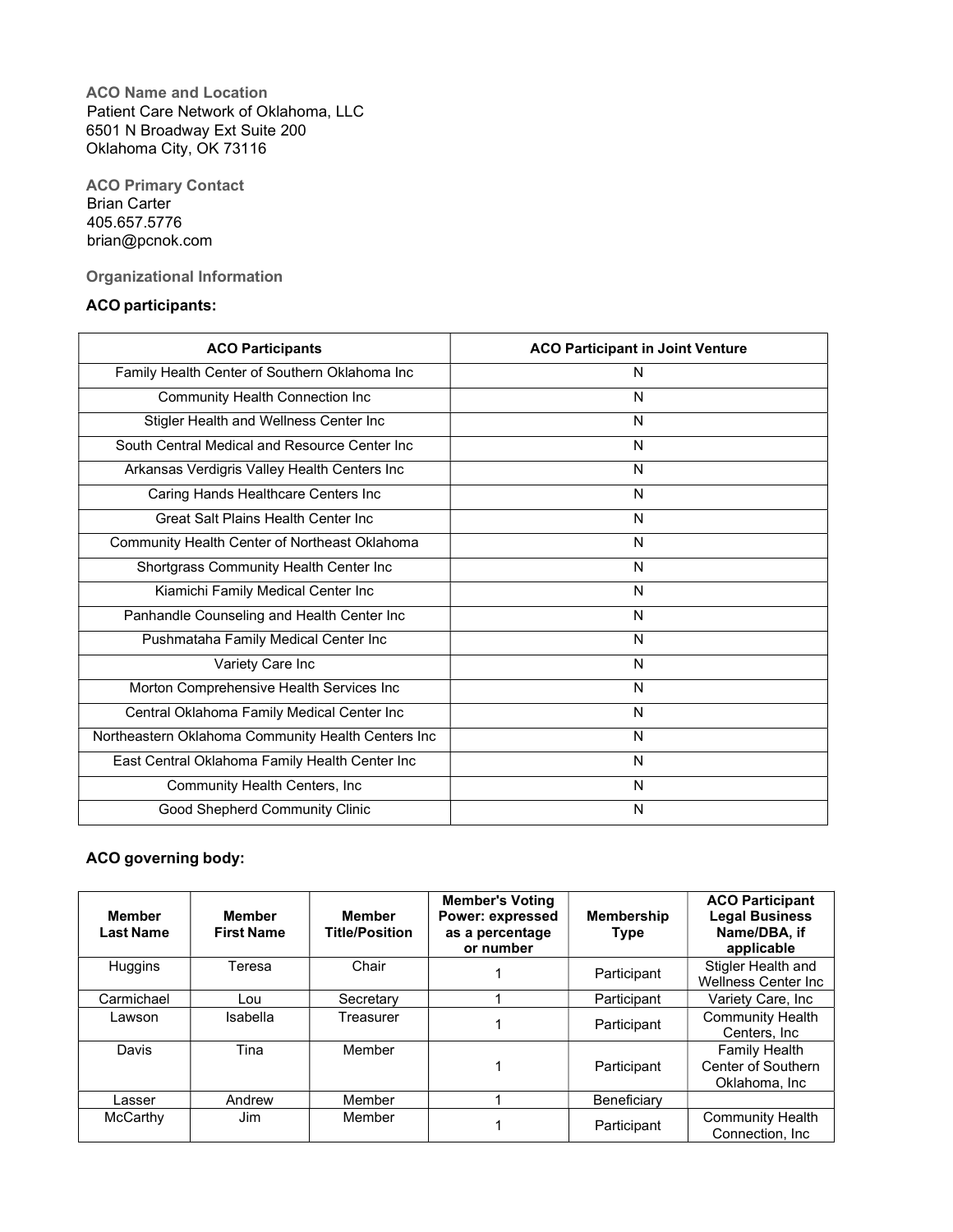| Rosenthal | Scott         | Member | Participant | Northeastern<br>Oklahoma<br><b>Community Health</b><br>Centers, Inc. |
|-----------|---------------|--------|-------------|----------------------------------------------------------------------|
| Savage    | Susan         | Member | Participant | Morton<br>Comprehensive<br>Health Services, Inc.                     |
| Ware      | <b>Brenda</b> | Member | Participant | Central Oklahoma<br><b>Family Medical</b><br>Center, Inc.            |

### Key ACO clinical and administrative leadership:

ACO Executive: Brian Carter

Medical Director: Lydia Nightingale

Compliance Officer: Angela Farley

Quality Assurance/Improvement Officer: Shekinah Bishop

#### Associated committees and committee leadership:

| <b>Committee Name</b>             | <b>Committee Leader Name and Position</b> |
|-----------------------------------|-------------------------------------------|
| <b>Clinical Quality Committee</b> | Shekinah Bishop, Chair                    |
| <b>Finance Committee</b>          | Isabella Lawson, Chair                    |
| <b>Operations Committee</b>       | Scott Rosenthal, Chair                    |

### Types of ACO participants, or combinations of participants, that formed the ACO:

Federally Qualified Health Center (FQHC)

#### Shared Savings and Losses

#### Amount of Shared Savings/Losses:

- Second Agreement Period o Performance Year 2020, \$ 3,217,285
- First Agreement Period
	- o Performance Year 2019, \$ 3,989,635
	- o Performance Year 2018, \$0
	- o Performance Year 2017, \$0

#### Shared Savings Distribution:

- Second Agreement Period
	- o Performance Year 2020
		- **Proportion invested in infrastructure: 40%**
		- **Proportion invested in redesigned care processes/resources: 20%**
		- **Proportion of distribution to ACO participants: 40%**
- First Agreement Period
	- o Performance Year 2019
		- **Proportion invested in infrastructure: 40%**
		- Proportion invested in redesigned care processes/resources: 20%
		- **Proportion of distribution to ACO participants: 40%**
	- o Performance Year 2018
		-
		- **Proportion invested in infrastructure: N/A**<br>**Proportion invested in redesigned care proportion** Proportion invested in redesigned care processes/resources: N/A
		- **Proportion of distribution to ACO participants: N/A**
	- o Performance Year 2017
		- **Proportion invested in infrastructure: N/A**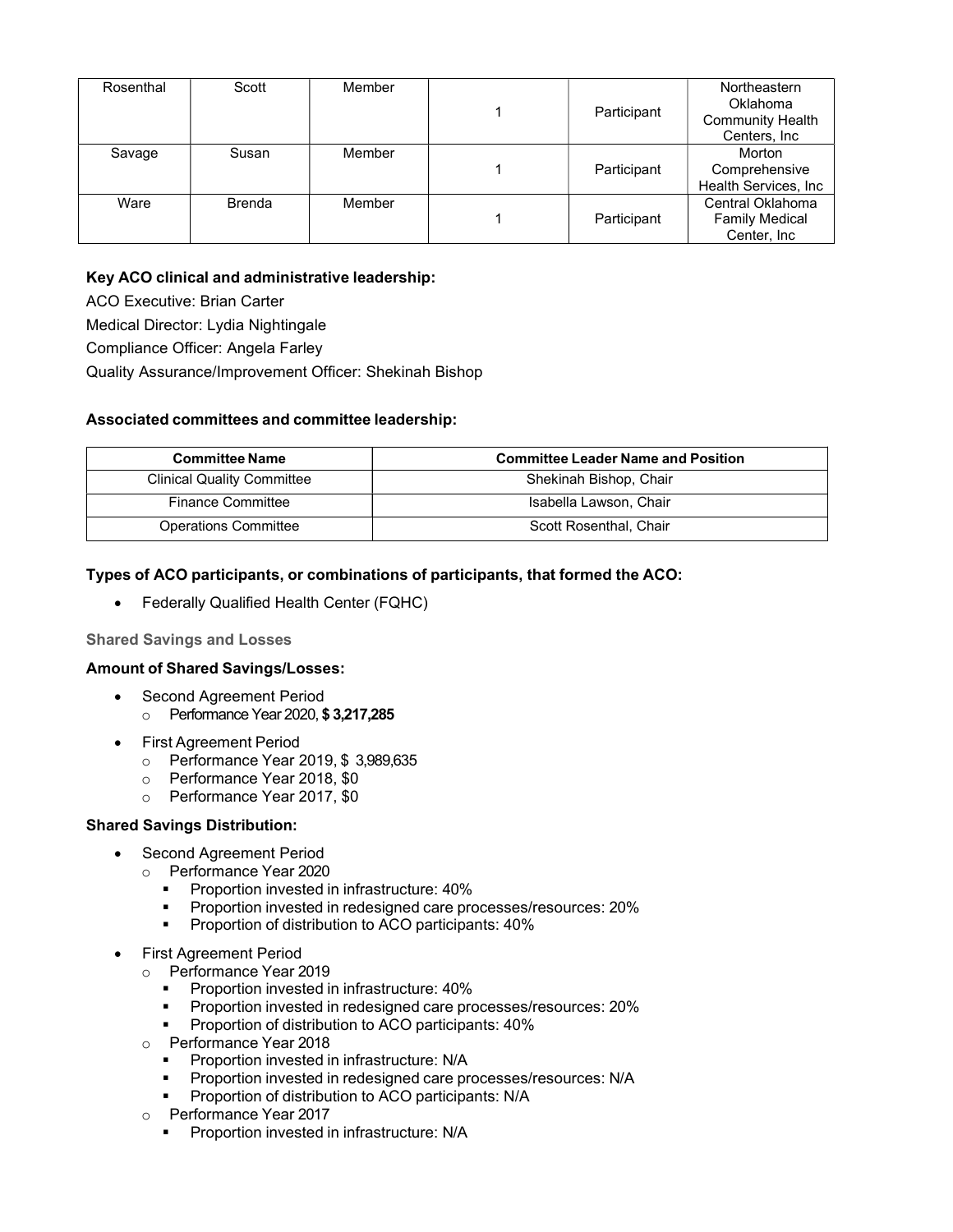- **Proportion invested in redesigned care processes/resources: N/A**
- **Proportion of distribution to ACO participants: N/A**

# Quality Performance Results

# 2020 Quality Performance Results:

| ACO#    | <b>Measure Name</b>                                                                                   | Rate | <b>ACO Mean</b> |
|---------|-------------------------------------------------------------------------------------------------------|------|-----------------|
| ACO-1   | CAHPS: Getting Timely Care,<br>Appointments, and Information                                          | N/A  | N/A             |
| $ACO-2$ | <b>CAHPS: How Well Your Providers</b><br>Communicate                                                  | N/A  | N/A             |
| ACO-3   | CAHPS: Patients' Rating of<br>Provider                                                                | N/A  | N/A             |
| $ACO-4$ | <b>CAHPS: Access to Specialists</b>                                                                   | N/A  | N/A             |
| ACO-5   | <b>CAHPS: Health Promotion and</b><br>Education                                                       | N/A  | N/A             |
| ACO-6   | <b>CAHPS: Shared Decision Making</b>                                                                  | N/A  | N/A             |
| ACO-7   | <b>CAHPS: Health Status/Functional</b><br><b>Status</b>                                               | N/A  | N/A             |
| ACO-34  | <b>CAHPS: Stewardship of Patient</b><br>Resources                                                     | N/A  | N/A             |
| ACO-45  | <b>CAHPS: Courteous and Helpful</b><br>Office Staff                                                   | N/A  | N/A             |
| ACO-46  | <b>CAHPS: Care Coordination</b>                                                                       | N/A  | N/A             |
| ACO-43  | Ambulatory Sensitive Condition<br>Acute Composite (AHRQ*<br>Prevention Quality Indicator (PQI<br>#91) | 1.43 | 0.95            |